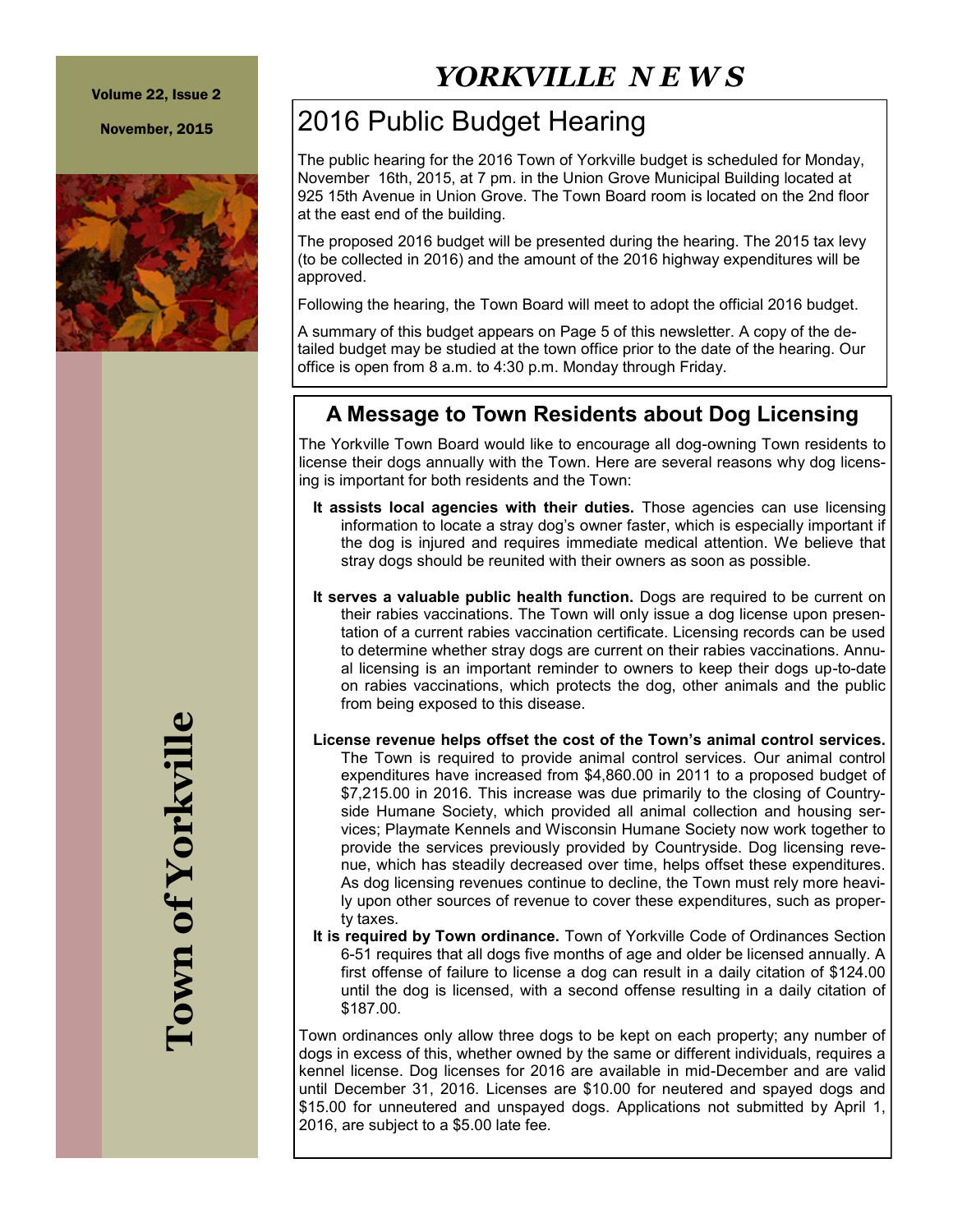## **Recent Activity in Yorkville**

Building permits were issued for these major projects since March 1, 2015:

5211 South Colony Ave (USH 45)-Adding office space to a warehouse area, installing alarm systems and reroofing

20309 Spring Street (CTH C) - Addition to a single-family home

19031 Spring Street (CTH C) - Construction of two storage buildings and installation of exterior lighting

4625  $57<sup>th</sup>$  Drive - Construction of a new single-family home

18308 Spring Street (CTH C) - Construction of a new single-family home

20512 Church Road - Construction of a new single-family home

2317 Thoreau Court - Construction of a new single-family home

3030 South Sylvania Avenue - Commercial remodeling

16010 Durand Avenue (STH 11) - Construction of a 36' x 56' pole barn

915 51<sup>st</sup> Drive - Addition to a single-family home

4200  $57<sup>th</sup>$  Drive - Installation of a 16' x 32' in-ground pool

15510 Braun Road - Construction of a 40' x 80' pole barn

17909 Washington Avenue (STH 20) - Construction of a 30' by 60' detached garage

18725 Walden Drive - Construction of a new single-family home

1340 Grandview Parkway - Commercial remodeling

The Town Board and Plan Commission approved the following requests since March 1, 2015:

4209  $57<sup>th</sup>$  Drive - Whitley Farms, Inc. - Certified survey map for a 3-acre residential lot

19031 Spring St (CTH C)-Andrew Baer-Site plan allowing construction of two self-storage mini-warehouse buildings

19411 Washington Avenue (STH 20) - Rudolph Saunders and Dan Henry - Conditional use approval allowing parking for one semi-tractor/trailer combination and one backhoe within a proposed 40 foot by 80 foot (3,200 square feet) pole building

1500 South Sylvania Avenue, Unit 114 - Sylvania Partners, LLC - Occupancy with office and warehouse space for tool storage for a carpentry business called CMG Designs

18621 Washington Avenue (STH 20) - Yorkville Elementary School - Site plan allowing construction of an outdoor teaching area with several rows of wood benches and an 8-foot by 4-foot (32 square foot) speaker's platform

5211 South Colony Avenue (USH 45) - Jolynn Investors, LLC - Site plan allowing occupancy with a business specializing in the assembly and distribution of water treatment products for residential and commercial markets called Great Lakes International

2334 North Sylvania Avenue - James Malkowski - Occupancy with a landscaping and snow removal business called Dreamscape Lawn Care

20512 Church Road - Sam D'Alie - Shoreland contract allowing construction of a single family residence with an attached garage, full basement and open covered entry within 500 feet of an unnamed pond

18308 Spring Street (CTH C) - Ronnie and Tiffany Janzen - Shoreland contract allowing construction of a single family residence with an attached garage, full basement, open covered entry and a second floor deck within 300 feet of an unnamed stream

1510 South Sylvania Avenue, Units 207 and 208 - Sylvania Partners, LLC - Occupancy with a tool warehousing and servicing business called Stahlwille Tools

14001, 14007 and 14015 Washington Avenue (STH 20), 904 South Sylvania Avenue and the vacant lot between 904 South Sylvania Avenue and 14007 Washington Avenue (STH 20) - GZK Enterprise, LLC - Site plan allowing a two-day music event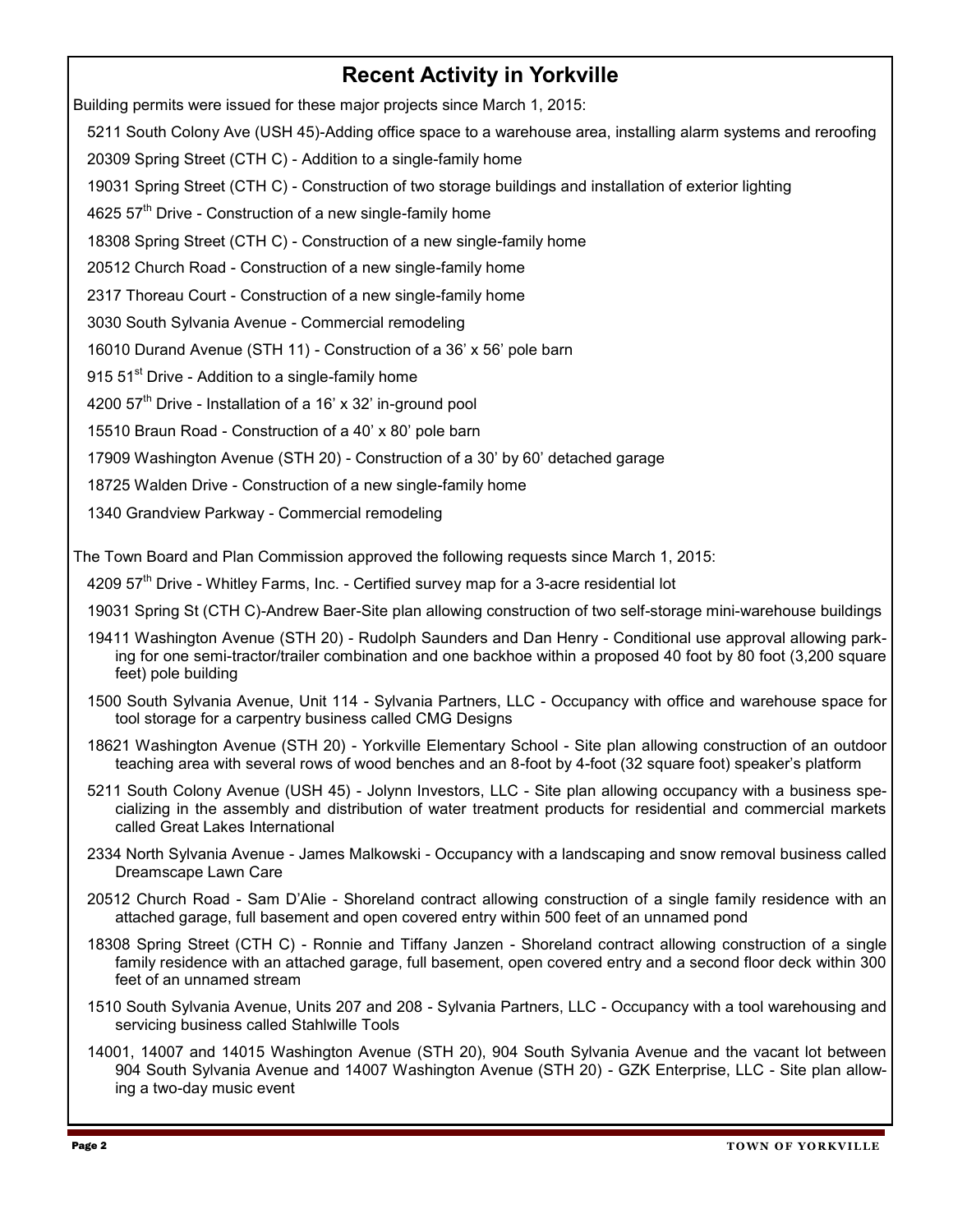3030 South Sylvania Avenue - Ashley Yorkville, LLC - Holding tank agreement and holding tank servicing contract

- 20911 White Ash Road, Unit B Wildwood Holdings, LLC Occupancy with storage and work space for a carpentry business called N-Hance, which provides refinishing work on cabinets and countertops, including overlays
- 20911 White Ash Road, Unit A Wildwood Holdings, LLC Occupancy with office and shop space for an automotive hobbyist
- 3030 South Sylvania Avenue, Suite E Ashley Yorkville, LLC Occupancy with warehousing and distribution space for a business called Real Flame Company, which specializes in indoor vent-less electric and gel fuel fireplaces and outdoor wood and gas fueled fireplaces
- 1510 South Sylvania Avenue, Unit 209 Sylvania Partners, LLC Occupancy with warehousing and office space for a business engaging in the internet sales of motorsport parts called Corsa Technic
- 13851 56<sup>th</sup> Road Keith George Site plan allowing occupancy of office space in the reception area of the existing Skydive Midwest hangar with a café-style restaurant
- 2628 Raymond Avenue (CTH U) Richard and Stephanie Whybark Pond permit allowing construction of a 120' by 220' pond
- 17108 County Line Road (CTH KR) Pine Haven Enterprises, LLC Two-year extension of an existing conditional use permit allowing the continuation of a non-metallic (clay) mining operation
- 3400 South Sylvania Avenue Maria Vargas Site plan allowing up to 12 outdoor events per calendar year, such as car shows, multi-breed dog shows, music festivals and rodeos
- 18725 Walden Drive Bryan and Liz Bournoville Shoreland contract allowing construction of a single family residence with an attached garage, full basement, covered front entry and open covered patio within 500 feet of an unnamed pond
- 1510 South Sylvania Avenue, Unit 210 Sylvania Partners, LLC Occupancy with warehousing and distribution space for an online retail business selling lithium ion batteries, e-cigarette components and fillers, and miscellaneous devices called PJ Bros
- 19031 Spring Street (CTH C) Storage Authority/MABKGPNB, LLC Site plan allowing construction of two selfservice storage buildings and after-the-fact approval of an 88-foot by 160-foot (14,080 square foot) fenced-in outdoor storage area, which was constructed prior to 2010 and was approved by Racine County in March 2015
- 2036 North Sylvania Avenue Oakes Transport, Inc. Amendment to the Town of Yorkville Land Use Map and the Racine County Multi-Jurisdictional Comprehensive Plan, rezoning from the B-3 (Commercial Service) Zoning District to the M-3 (Heavy Industrial) Zoning District, and conditional use approval allowing for storage of office modules and shipping containers
- 15838 County Line Road (CTH KR) Daniel Neider Pond permit allowing maintenance and excavation of an existing pond

#### **Election-Related Announcements for 2016**

There are four elections scheduled for 2016:

Tuesday, February 16, 2016 – Spring Primary

Tuesday, April 5, 2016 – Spring Election and Presidential Preference Primary

Tuesday, August 9, 2016 – Fall Partisan Primary

Tuesday, November 8, 2016 – Fall General Election

- Photo ID is required in order to vote. Please remember to bring valid photo identification with you when coming in to cast an absentee ballot or when voting at the polls. Please contact the Town Office if you have any questions on acceptable forms of photo identification.
- *We are seeking election inspectors to work during the four elections listed above as well as the two spring elections scheduled for 2017. Contact the Town Office by December 1 if you are interested or know someone who is interested in becoming an election inspector*.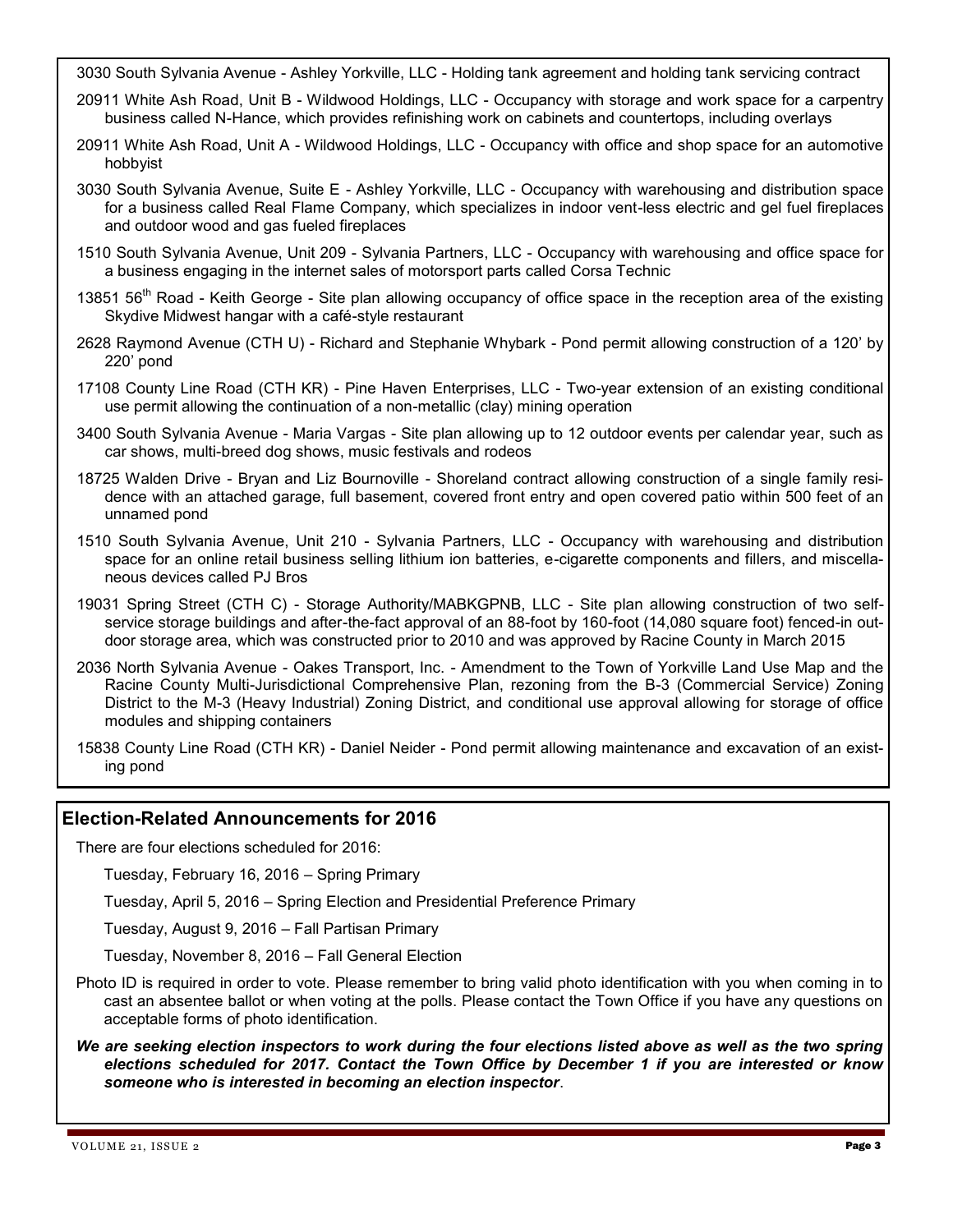| budget:                                                                                  |                                  | BUDGET of the Town of Yorkville will be held. A detailed copy of the proposed 2016 budget is available for inspection at the | Clerk-Treasurer's office from 8:00 a.m. to 4:30 p.m., Monday through Friday. The following is a summary of the proposed 2016 |
|------------------------------------------------------------------------------------------|----------------------------------|------------------------------------------------------------------------------------------------------------------------------|------------------------------------------------------------------------------------------------------------------------------|
| Revenues<br>General Fund                                                                 | Current<br>Budget<br><b>2014</b> | Proposed<br>Budget<br>2015                                                                                                   | Percent<br>Change                                                                                                            |
| General Property Taxes                                                                   | \$1,012,781.00                   | \$1,037,686.00                                                                                                               | 2.46%                                                                                                                        |
| Utility Payments in Lieu of Taxes                                                        | 17,714.00                        | 17,714.28                                                                                                                    | 0.00%                                                                                                                        |
| <b>Other Taxes</b>                                                                       | 67,254.00                        | 71,510.00                                                                                                                    | 6.33%                                                                                                                        |
| ₩<br>Intergovernmental Revenues<br>Special Assessments                                   | 172,625.41                       | 206,069.48<br>₩                                                                                                              | 19.37%<br>0.00%                                                                                                              |
| <b>Licenses and Permits</b>                                                              | 78,500.00                        | 70,200.00                                                                                                                    | $-10.57%$                                                                                                                    |
| Fines, Forfeitures and Penalties                                                         | 500.00                           | 150.00                                                                                                                       | $-70.00%$                                                                                                                    |
| <b>Public Charges for Services</b>                                                       | 1,250.00                         | 1,150.00                                                                                                                     | $-8.00%$                                                                                                                     |
| Intergovernmental Charges for Services                                                   | 47,086.00                        | 47,685.72                                                                                                                    | 1.27%                                                                                                                        |
| Miscellaneous Revenues                                                                   | 2,350.00                         | 3,150.00                                                                                                                     | 34.04%                                                                                                                       |
| Other Financing Sources                                                                  |                                  |                                                                                                                              | 0.00%                                                                                                                        |
| <b>Total Revenues</b>                                                                    | \$1,400,060.41                   | \$1,455,315.48                                                                                                               | 3.95%                                                                                                                        |
| Applied \$1,710,816.02<br><b>Total Revenues and Cash Balance</b><br>Cash Balance Applied | \$ 310,755.61                    | \$1,455,315.48                                                                                                               | -100.00%<br>$-14.93%$                                                                                                        |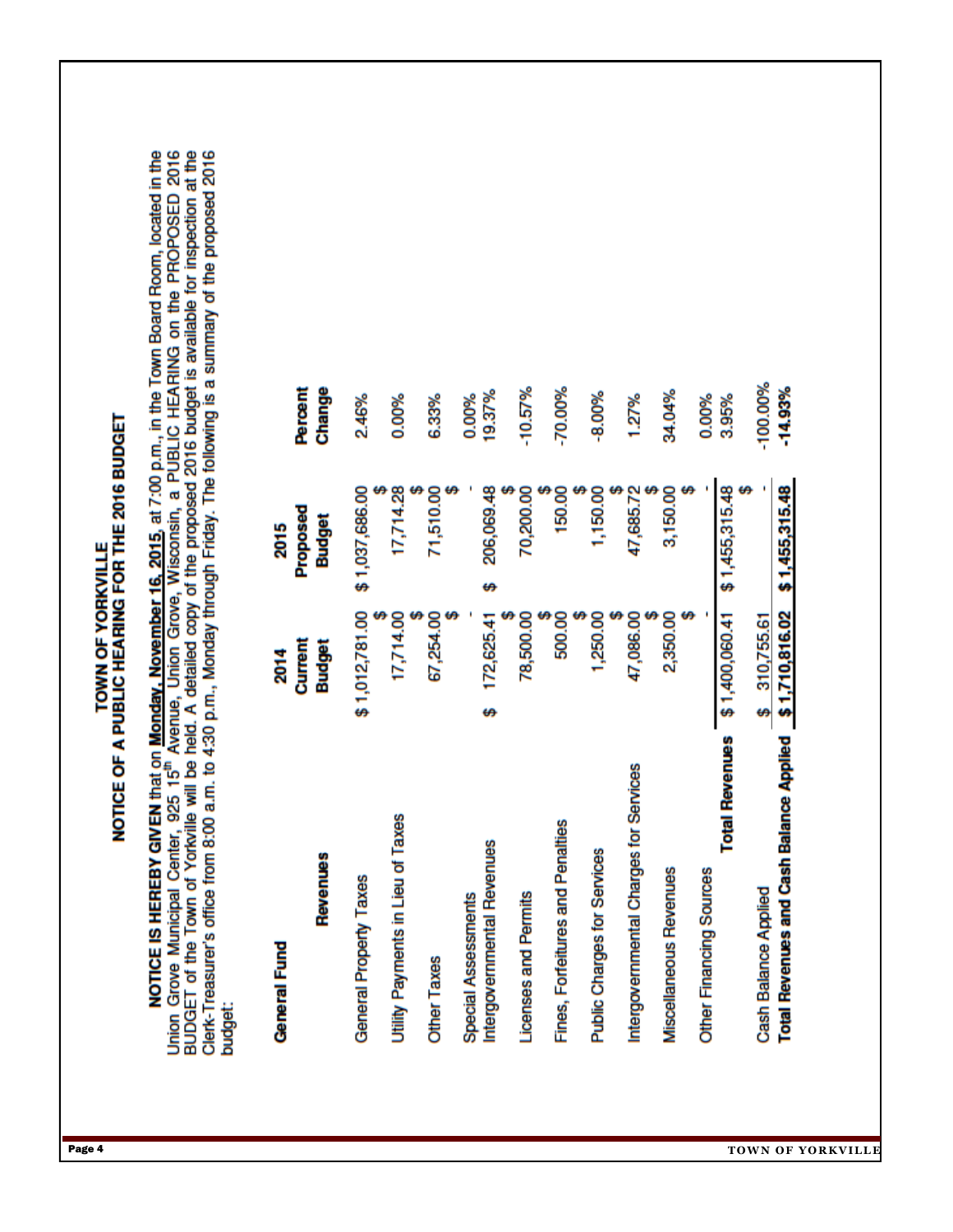|              |                                                                   |                                  |                                   |                                     |                |                     |                      |                           | \$1,037,686.00<br><b>Property Tax</b><br>Contribution                               |                                            |                                       | \$1,130,261.00<br>92,575.00                            |                                                                                                                                                                                                                                                                                              |                                     |
|--------------|-------------------------------------------------------------------|----------------------------------|-----------------------------------|-------------------------------------|----------------|---------------------|----------------------|---------------------------|-------------------------------------------------------------------------------------|--------------------------------------------|---------------------------------------|--------------------------------------------------------|----------------------------------------------------------------------------------------------------------------------------------------------------------------------------------------------------------------------------------------------------------------------------------------------|-------------------------------------|
|              |                                                                   |                                  |                                   |                                     |                |                     |                      |                           | <b>Fund Balance</b><br>355,383.01<br>12/31/2015<br>₩                                | 25,351.00                                  | 208,450.20<br>₩                       | \$1,216,798.84<br>627.614.63<br>₩                      |                                                                                                                                                                                                                                                                                              |                                     |
|              | $-24.04%$<br>$-0.05%$<br>0.57%                                    | 10.07%                           | 0.00%                             | 5.00%                               | 0.00%          | 0.00%               | 0.00%                | $-14.93%$                 | \$1,455,315.48<br><b>Expenditures</b><br><b>Total 2015</b>                          | 179,890.00<br>₩                            | 300,479.90<br>₩                       | \$173,342.72<br>\$2,109,028.10                         | a fire tanker truck and radio equipment. Final payment to be made in 2020<br>Total of \$216,863.70 in principal at 3.00% interest due on the purchase of<br>Total of \$180,422.06 in principal at 2.75% interest due for the canal<br>maintenance project. Final payment to be made in 2022. |                                     |
|              | 309,415.02<br>823,836.26<br>251,296.00<br>မှာ မှာ<br>₩            | 28,068.20                        | 20,650.00                         | 22,050.00                           |                |                     |                      | \$1,455,315.48            | \$1,455,315.48<br><b>Total 2015</b><br><b>Revenues</b>                              | 54,972.00                                  | 249,035.00<br>₩                       | 247,653.92<br>\$2,006,976.40<br>Ø                      |                                                                                                                                                                                                                                                                                              |                                     |
|              | 307,670.22<br>251,410.00<br>\$1,084,585.80<br>မှာမှာ              | 25,500.00                        | 20,650.00                         | 21,000.00                           |                |                     |                      | \$1,710,816.02            | 355,383.01<br><b>Fund Balance</b><br>1/1/2015<br>₩                                  | 150,269.00<br>↮                            | 259,895.10<br>₩                       | 553,303.43<br>\$1,318,850.54<br>₩                      |                                                                                                                                                                                                                                                                                              |                                     |
| Expenditures | General Government<br><b>Public Works</b><br><b>Public Safety</b> | <b>Health and Human Services</b> | Culture, Education and Recreation | <b>Conservation and Development</b> | Capital Outlay | <b>Debt Service</b> | Other Financing Uses | <b>Total Expenditures</b> | <b>Proprietary Funds Combined</b><br>All Governmental and<br>Yorkville General Fund | Yorkville Stormwater Utility District Fund | Yorkville Sewer Utility District Fund | <b>Totals</b><br>Yorkville Water Utility District Fund | - Stormwater Fund-<br>Current Town Indebtedness - General Fund-<br>Dated October 30, 2015                                                                                                                                                                                                    | Michael McKinney<br>Clerk-Treasurer |

VOLUME 21, ISSUE 2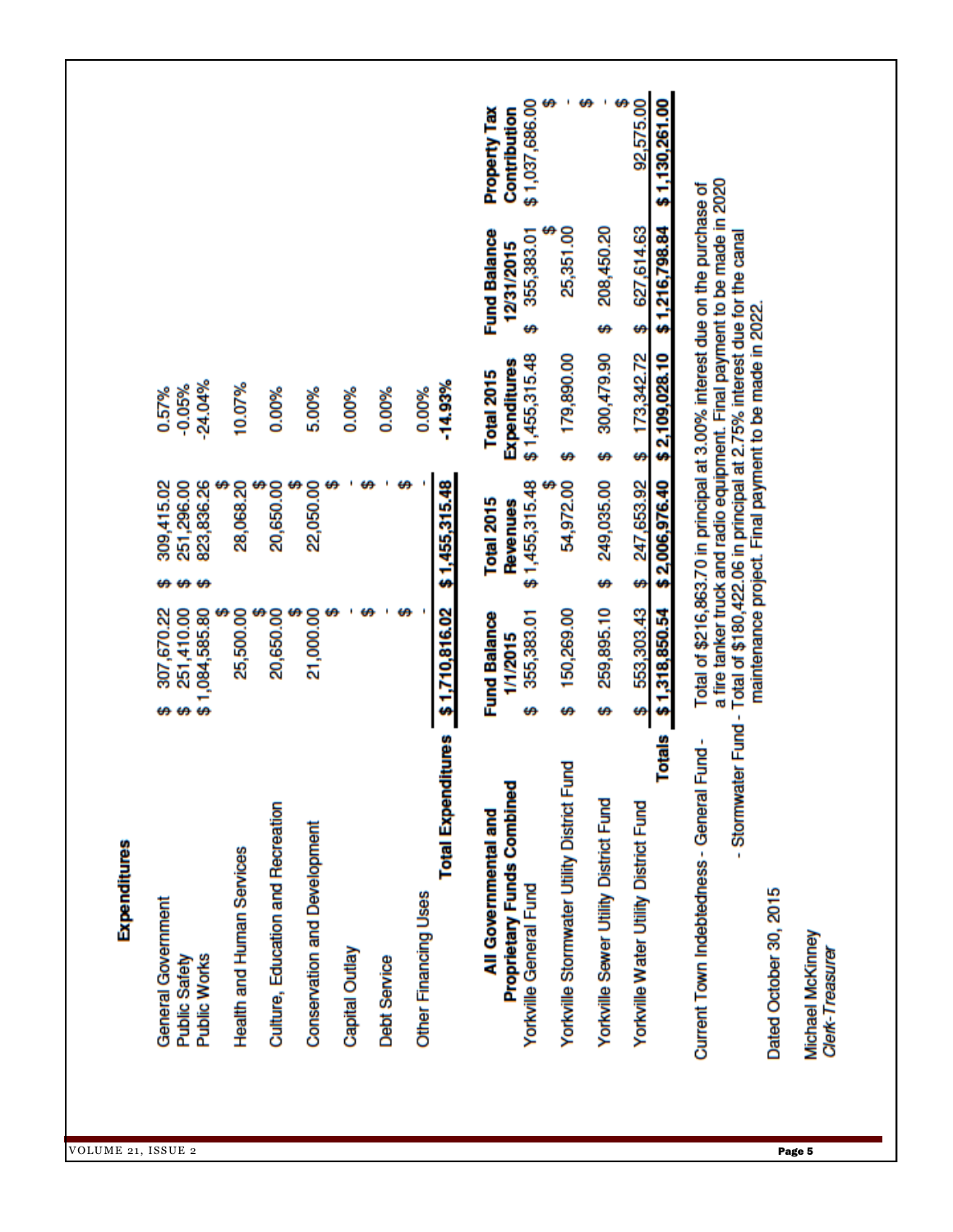## **Graham Public Library**

**1215 Main Street in Union Grove, offers the following programs. Please call the library at 878-2910 for registration information. Find us on Facebook or on our website: [www.uniongrove.lib.wi.us!](http://www.uniongrove.lib.wi.us/)**

#### **Programming for Adults**

#### Energy Services for Racine County may help!

During the months of November through March, on the second Tuesday of the month, from 9 am – 2:30 pm, people seeking home energy assistance can come to Graham Public Library. An appointment must be made by calling 262- 633-6000.

#### AARP Tax Assistance

AARP tax assistance will be at the library on Saturday mornings from 9:30 to 11:30 am, February 6 through March 19. No reservations will be taken. Tax assistance is provided on a first come, first served basis. Call 262-994-5599 with any AARP questions.

#### Book Discussion Group

Attention book lovers! Do you like to discuss books with other avid readers? Library staff will select a "book of the month" and we will meet to discuss our ideas, interpretations, and opinions of the selected book. Group meetings are scheduled for the last Monday of the month at 1:00 pm. Pre-registration is required.

#### Free Movie Tuesday

Newly released movies are shown on the last Tuesday of the month at 1:00 pm. at the library. Check website, Facebook or cable station for dates and times. Registration is required and concessions are sold.

Cordelia Harvey**, Angel in a Gray Bonnet,** portrayed by Jessica Michna. Thursday, March 17th, at the Village Hall in Union Grove. After the drowning death of WI Governor, Lewis P. Harvey, Cordelia Harvey set aside her grief to become the healing angel of a nation wracked by Civil War. Those attending will find out how she would fight for the wellbeing of the men and boys from Wisconsin who were injured in the war. Harvey was known as the "angel in the gray bonnet." This event is co-sponsored by The History Seekers of the Union Grove Area.

#### **Programming for Children**

Christmas Pajama Storytime will be held Tuesday, December 8 at 6:30 pm. Children are invited to wear their pajamas to this holiday story time. The program will feature stories, a snack, and a craft.

Preschool Story Time will be held Tuesday mornings at 10:00 am. This program is designed for children 2-4 with an adult/caregiver. Preschool Storytime includes simple stories, songs, finger plays, and movement for the "active" set.

Homeschool STEAM Time (Science, Technology, Engineering, Art, and Math) with Ms. Kathy will be held Wednesday afternoons at 1:00 pm. Homeschool children is welcome for stories and projects based on a weekly theme.

Lego Lab Family Night Returns January 28, 2016!! Lego Lab will be held the 4<sup>th</sup> Thursday of the month at 6:30 pm. Registration is required and limited to 20 children. Children must be accompanied by an adult. No drop-offs please.

Make-N-Take

Every Friday between 10:00 am and 3:00 pm stop in with your preschooler and make a super simple, self-directed craft project for free! Supplies and directions are provided.

Hours:

| Monday - Thursday | $9 - 8 p.m.$ |
|-------------------|--------------|
| Friday            | $9 - 5 p.m.$ |
| Saturday          | $9 - 3 p.m.$ |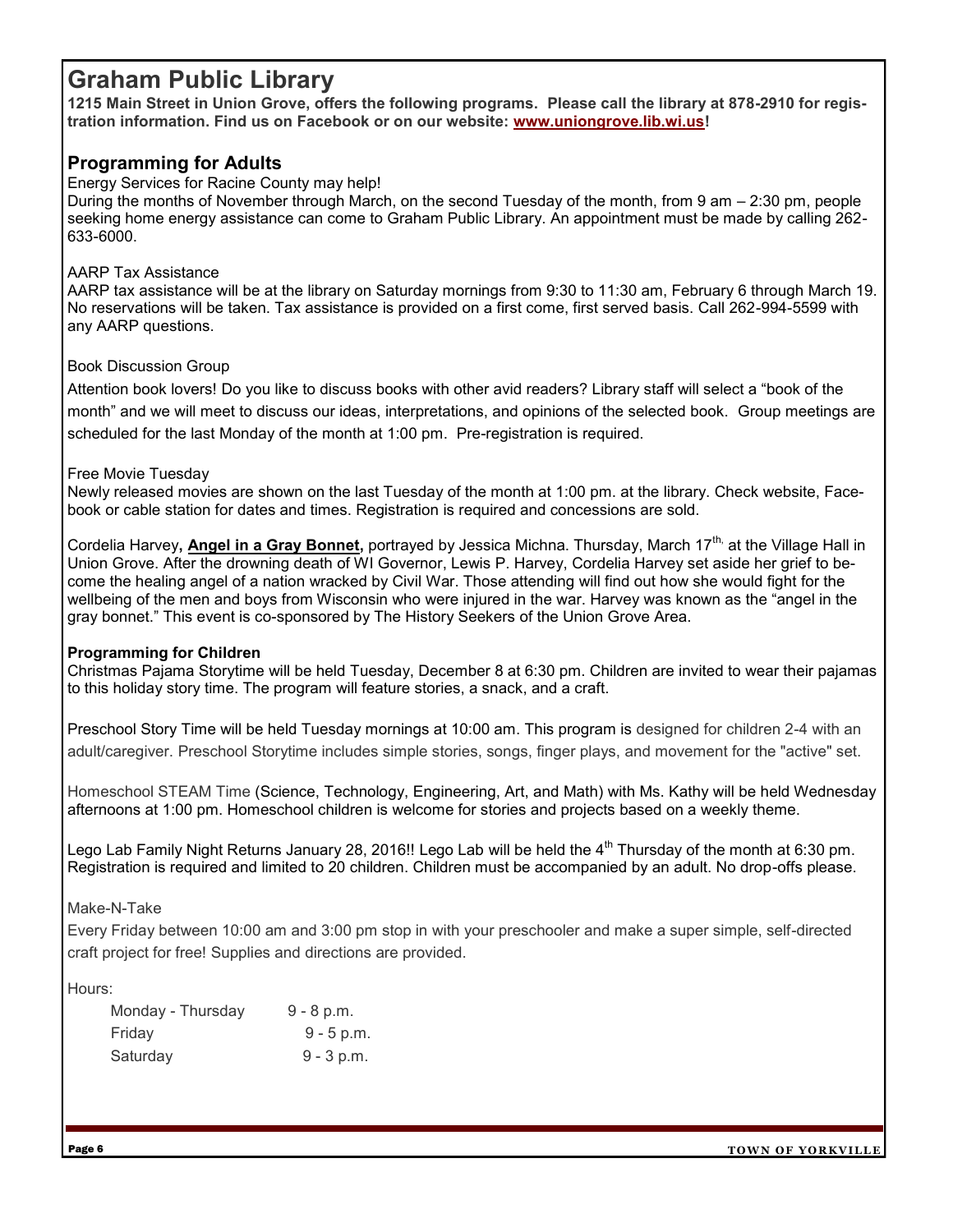## **Winter Road Safety Checklist**

Driving in the snow and ice can be a challenge, and wintertime travel requires planning ahead. First, know winter storm warning terms, and stay off the road if travel could be hazardous:

Winter Weather Advisory: Expect winter weather conditions (e.g., snow, freezing rain, and sleet) that could cause

severe inconvenience and life-threatening hazards.

Frost/Freeze Warning: Expect below-freezing temperatures.

Winter Storm Watch: Be alert; a storm is likely.

Winter Storm Warning: Take action; the storm is in or entering the area.

Blizzard Warning: Seek refuge immediately! Snow and strong winds, near-zero visibility, deep snow drifts, and life-

threatening wind chill.

When you are on the roads in the winter, in addition to keeping your car fueled and in good working order, travel with emergency supplies:

Cell phone, portable charger Shovel, windshield scraper Water, snack food Flashlight, battery powered radio, extra batteries Blankets, hats, coats and mittens Chains, rope, and a tool kit Road salt and sand Booster cables Emergency flares, bright colored flags or "help" signs First aid kit Maps, compass

Taking small steps to prepare for extremely cold weather can give you greater safety at home and on the road.

# TOWN OF YORKVILLE

## NOTICE OF A SPECIAL TOWN ELECTOR MEETING

**NOTICE IS HEREBY GIVEN** that on **Monday, November 16, 2015**, immediately following the conclusion of the public hearing on the proposed 2016 budget, which begins at 7:00 p.m., in the Town Board Room, located in the Union Grove Municipal Center, 925 15<sup>th</sup> Avenue, Union Grove, Wisconsin, a Special Town Elector Meeting will be called in the same location by the Yorkville Town Board, pursuant to Section 60.12(1)(c) of the Wisconsin Statutes, for the following purposes:

- To approve up to \$511,473.15 in 2016 highway expenditures in excess of the annual highway expenditures of \$230,000.00 otherwise permitted pursuant to Wisconsin Statutes Section 82.03(2)(a);
- To adopt the 2015 payable 2016 tax levy of up to \$1,145,685.00, pursuant to Wisconsin Statutes Section 60.10(1)(a);

Any other purpose as permitted by Wisconsin Statutes Section 60.10.

Dated October 30, 2015 Michael McKinney *Clerk-Treasurer*

VOLUME 21, ISSUE 2 **Page 7**